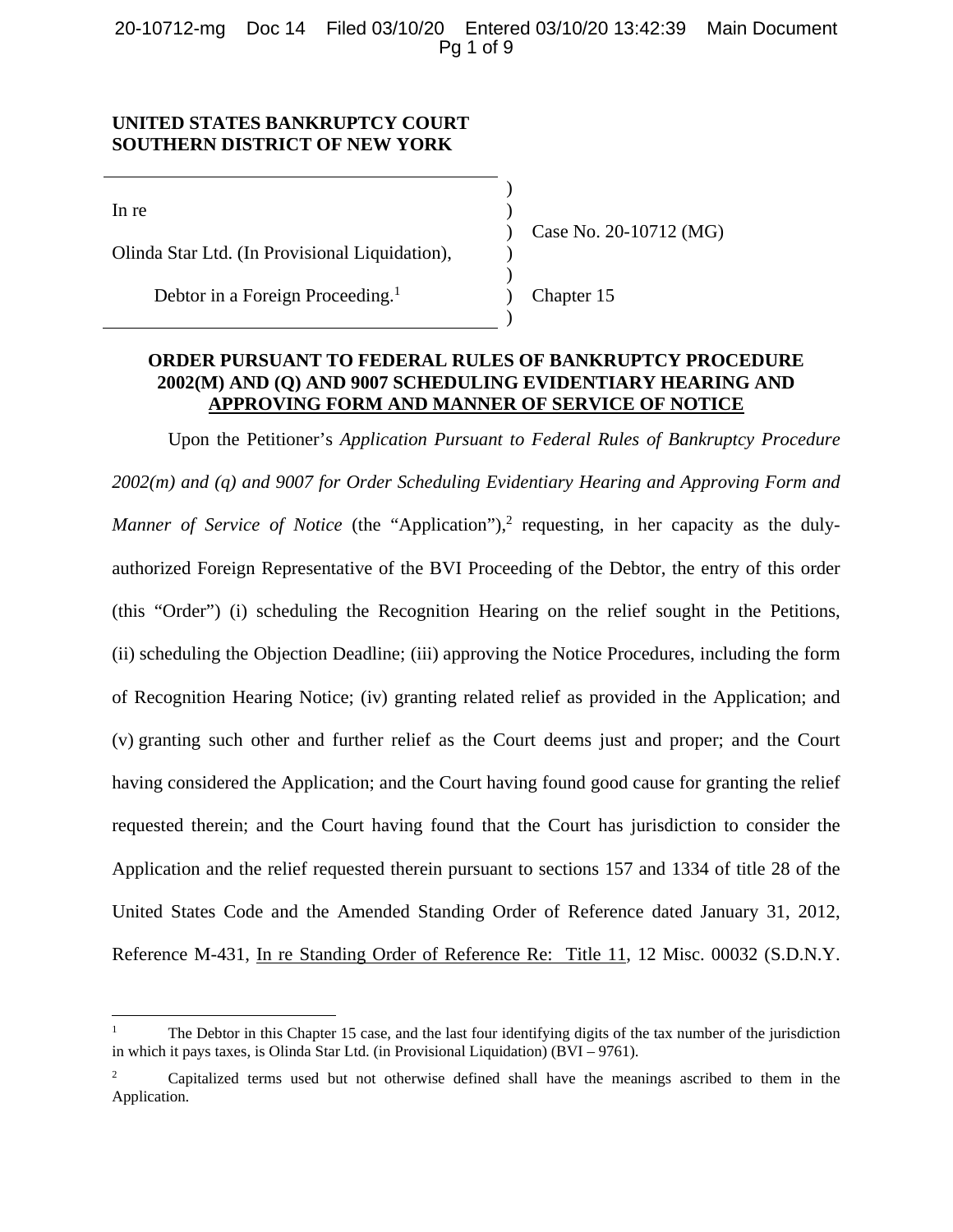#### 20-10712-mg Doc 14 Filed 03/10/20 Entered 03/10/20 13:42:39 Main Document Pg 2 of 9

Feb. 1, 2012) (Preska, C.J.); and the Court having found that this is a core proceeding pursuant to section 157(b)(2)(P) of title 28 of the United States Code; and the Court having found that venue of this proceeding is proper before this Court pursuant to sections 1409 and 1410 of title 28 of the United States Code; and the Court having found adequate and sufficient notice of the Application having been provided; and no other or further notice being required; it is hereby

ORDERED, that the Recognition Hearing shall be held before this Court in Room 523 of the United States Bankruptcy Court for the Southern District of New York, One Bowling Green, New York, New York, March 30, 2020 at 2:00 p.m. (ET); and it is further

ORDERED that the Objection Deadline shall be March 23, 2020 at 5:00 p.m. (ET); and it is further

ORDERED, that the Notice Procedures set forth in the Application constitute due and sufficient notice of the Petitions and the relief requested therein, and are hereby approved; and it is further

ORDERED, that the form of Recognition Hearing Notice annexed hereto as Exhibit 1 is hereby approved; and it is further

ORDERED, that the notice requirements set forth in section  $1514(c)$  of the Bankruptcy Code are inapplicable in the context of these Chapter 15 Cases or, to the extent applicable, are hereby waived; and it is further

ORDERED, that copies of Notice Documents shall be served upon the Chapter 15 Notice Parties in the manner set forth in the Application on or before March 10, 2020; and it is further

ORDERED, that copies of the Notice Documents shall be provided to Wilmington Trust with instructions to forward the Notice Documents on behalf of the Petitioner to DTC and to instruct DTC to disseminate the same according to DTC's customary practices; and it is further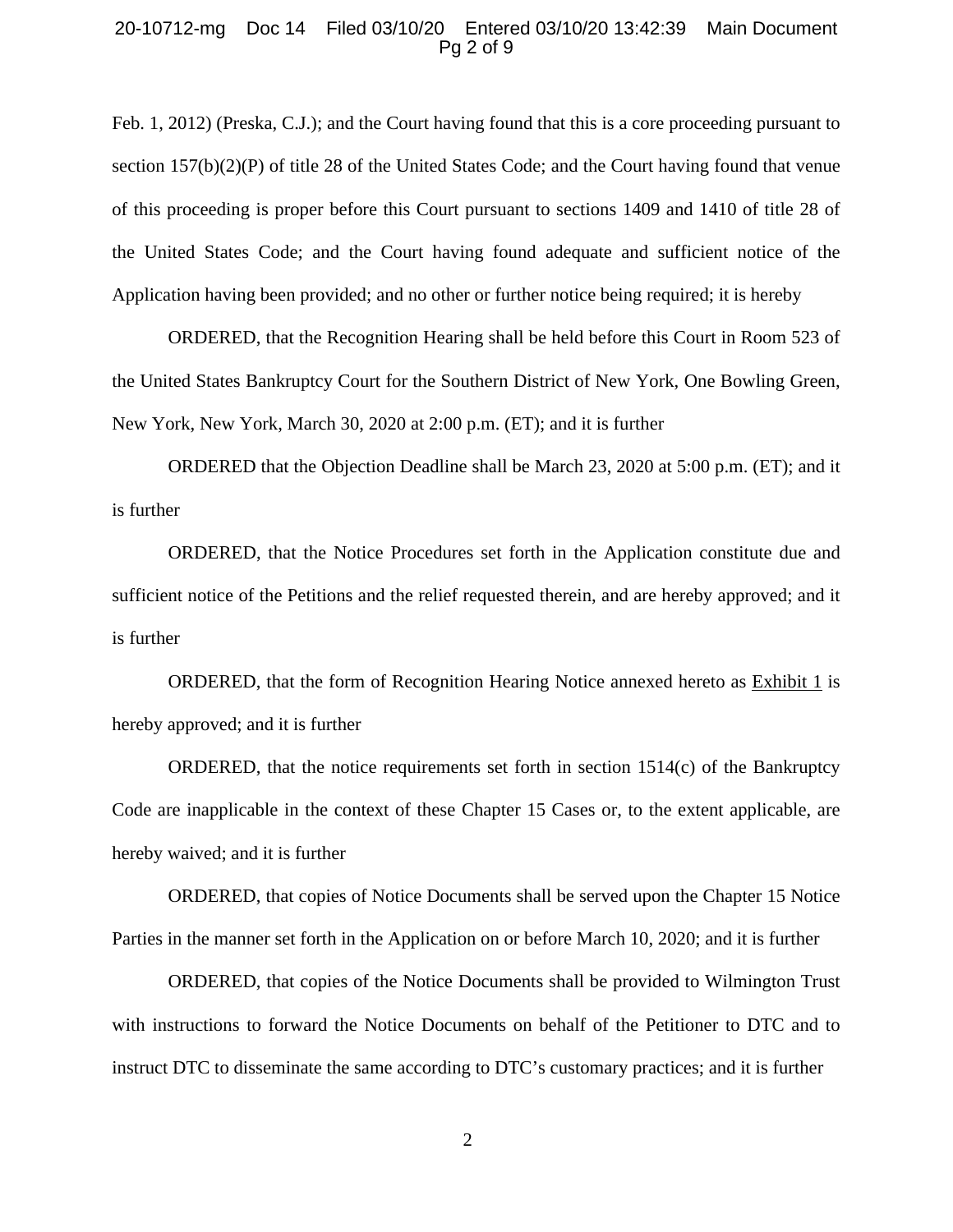#### 20-10712-mg Doc 14 Filed 03/10/20 Entered 03/10/20 13:42:39 Main Document Pg 3 of 9

ORDERED, that the Petitioner shall cause the Recognition Hearing Notice to be published in the national edition of the New York Times; and it is further

ORDERED, that responses or objections, if any, to the Petitions be made in writing and set forth the basis therefor, and such responses or objections must be (i) filed electronically with the Court on the Court's electronic case filing system in accordance with and except as provided in General Order M-399 and the Court's Procedures for the Filing, Signing and Verification of Documents by Electronic Means (copies of each of which may be viewed on the Court's website at www.nysb.uscourts.gov) (and otherwise, on a USB flash drive, preferably in Portable Document Format (PDF) or Microsoft Word, which USB flash drive shall be sent to the Office of the Clerk of the Court, One Bowling Green, New York, New York 10004-1408), and a hard copy of such response or objection to be sent to the Chambers of the Honorable Martin Glenn, United States Bankruptcy Judge, and (ii) served upon White & Case LLP, 1221 Avenue of the Americas New York, New York 10020-1095 (Attn: John K. Cunningham, Esq. and Thomas E. MacWright, Esq.), counsel to the Petitioner; and it is further

ORDERED, that service pursuant to this Order shall be good and sufficient service and adequate notice of the filing of the Petitions and the Recognition Hearing.

## **IT IS SO ORDERED.**

Dated: March 10, 2020 New York, New York

> **\_\_\_\_\_/s/ Martin Glenn\_\_\_\_\_\_\_**  MARTIN GLENN United States Bankruptcy Judge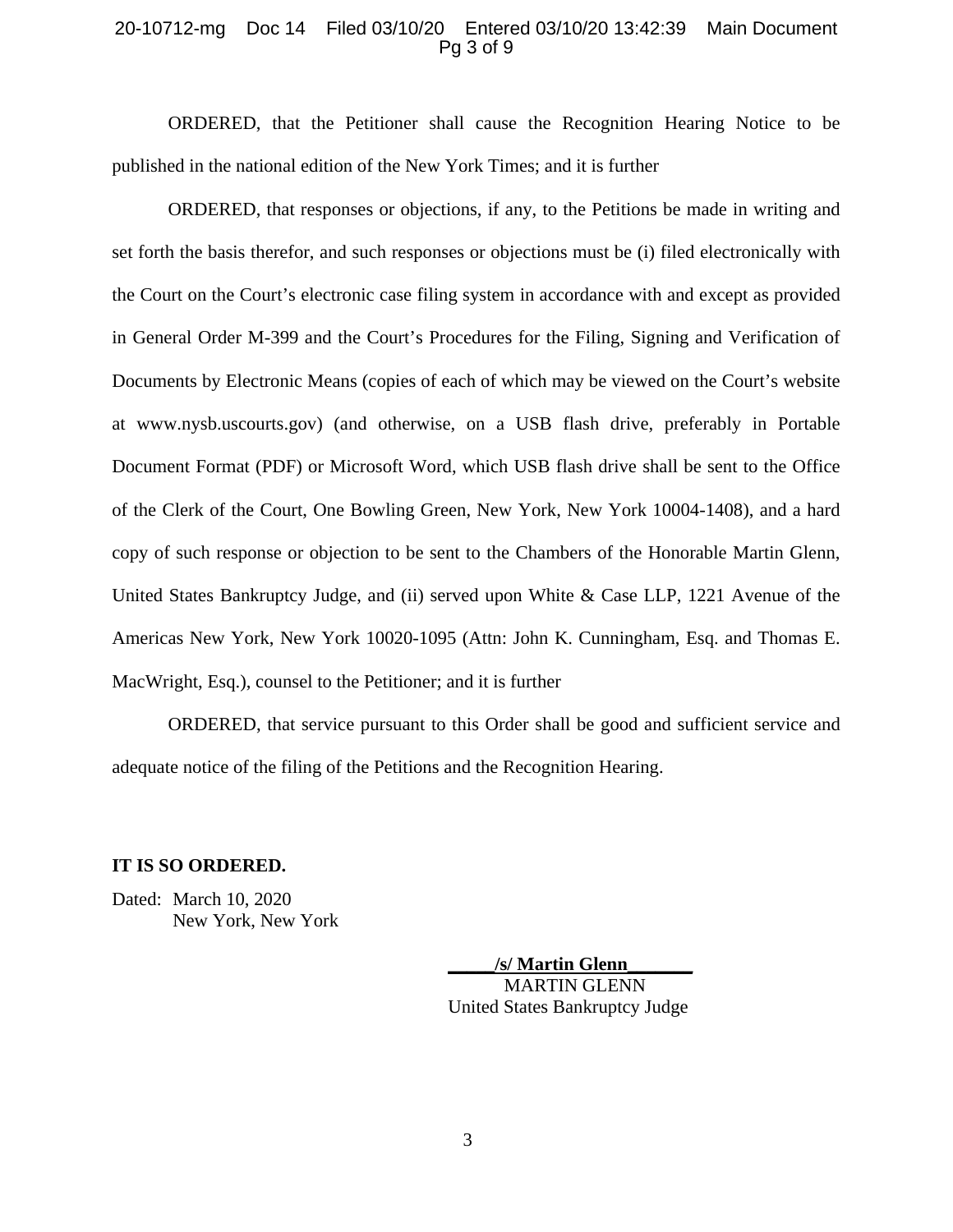20-10712-mg Doc 14 Filed 03/10/20 Entered 03/10/20 13:42:39 Main Document Pg 4 of 9

# **Exhibit 1**

**Recognition Hearing Notice**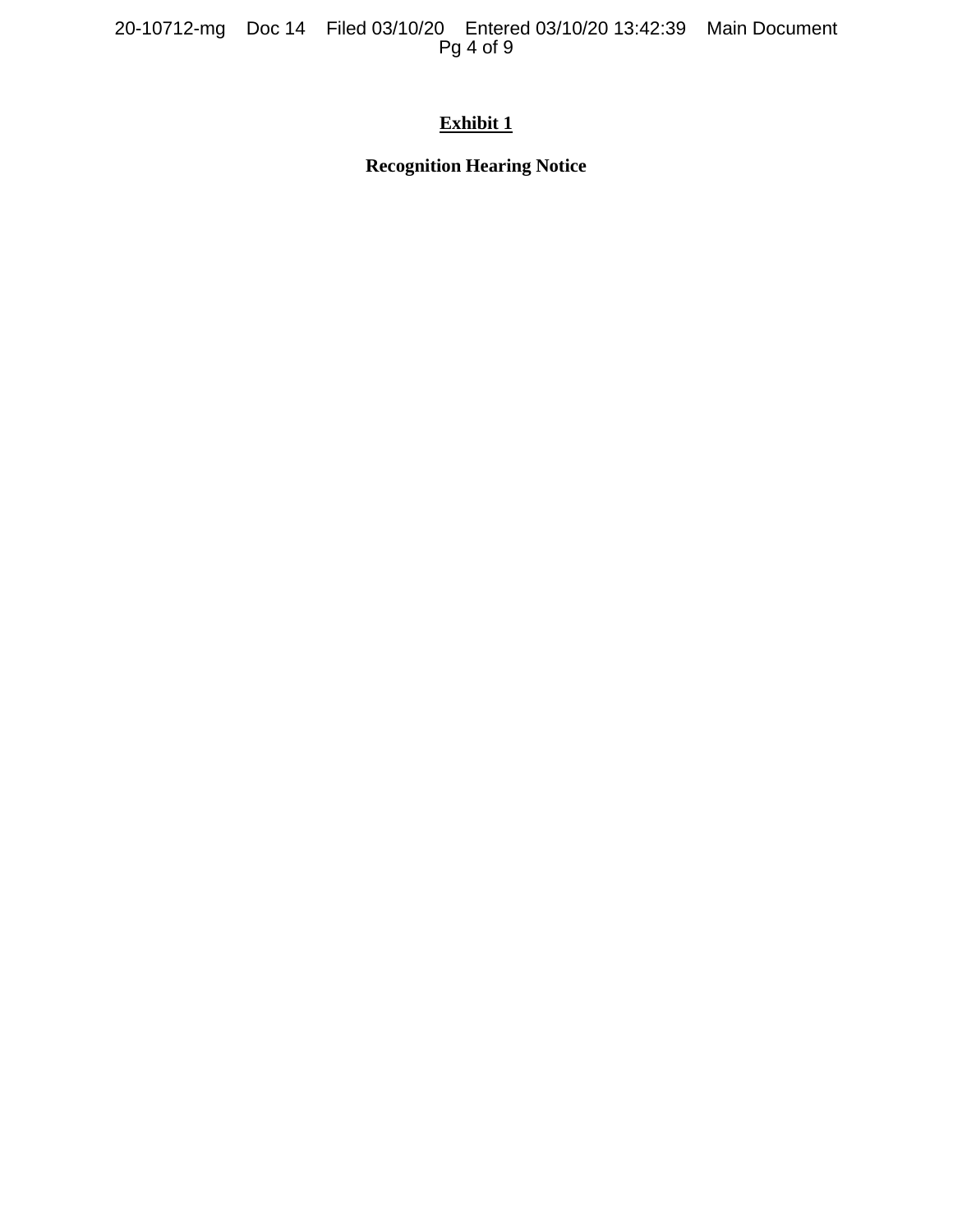## 20-10712-mg Doc 14 Filed 03/10/20 Entered 03/10/20 13:42:39 Main Document Pg 5 of 9

WHITE & CASE LLP 1221 Avenue of the Americas New York, New York 10020-1095 (212) 819-8200 John K. Cunningham Thomas E. MacWright Samuel P. Hershey

111 South Wacker Drive Chicago, IL 60606 (312) 881-5400 Jason N. Zakia (*pro hac vice pending*)

Southeast Financial Center 200 South Biscayne Blvd., Suite 4900 Miami, Florida 33131 (305) 371-2700 Richard S. Kebrdle (*pro hac vice pending*)

*Attorneys for Eleanor Fisher, as Petitioner and Foreign Representative* 

## **UNITED STATES BANKRUPTCY COURT SOUTHERN DISTRICT OF NEW YORK**

 $)$ 

 $)$ 

 $\ln$  re  $\left( \ln \frac{1}{2} \right)$ 

Olinda Star Ltd. (In Provisional Liquidation), )

Debtor in a Foreign Proceeding. 1

) Case No. 20-10712 (MG)

) Chapter 15

## **NOTICE OF FILING AND HEARING ON PETITION UNDER CHAPTER 15 OF THE UNITED STATES BANKRUPTCY CODE AND MOTION FOR RELATED RELIEF**

**PLEASE TAKE NOTICE** that on March 6, 2020, Eleanor Fisher (the "Petitioner" or

)

the "Foreign Representative"), in her capacity as the duly-authorized foreign representative (as

such term is defined in section 101(24) of title 11 of the United States Code, 11 U.S.C. §§ 101-

<sup>1</sup> The Debtor in this Chapter 15 case, and the last four identifying digits of the tax number of the jurisdiction in which it pays taxes, is Olinda Star Ltd. (in Provisional Liquidation) (BVI – 9761).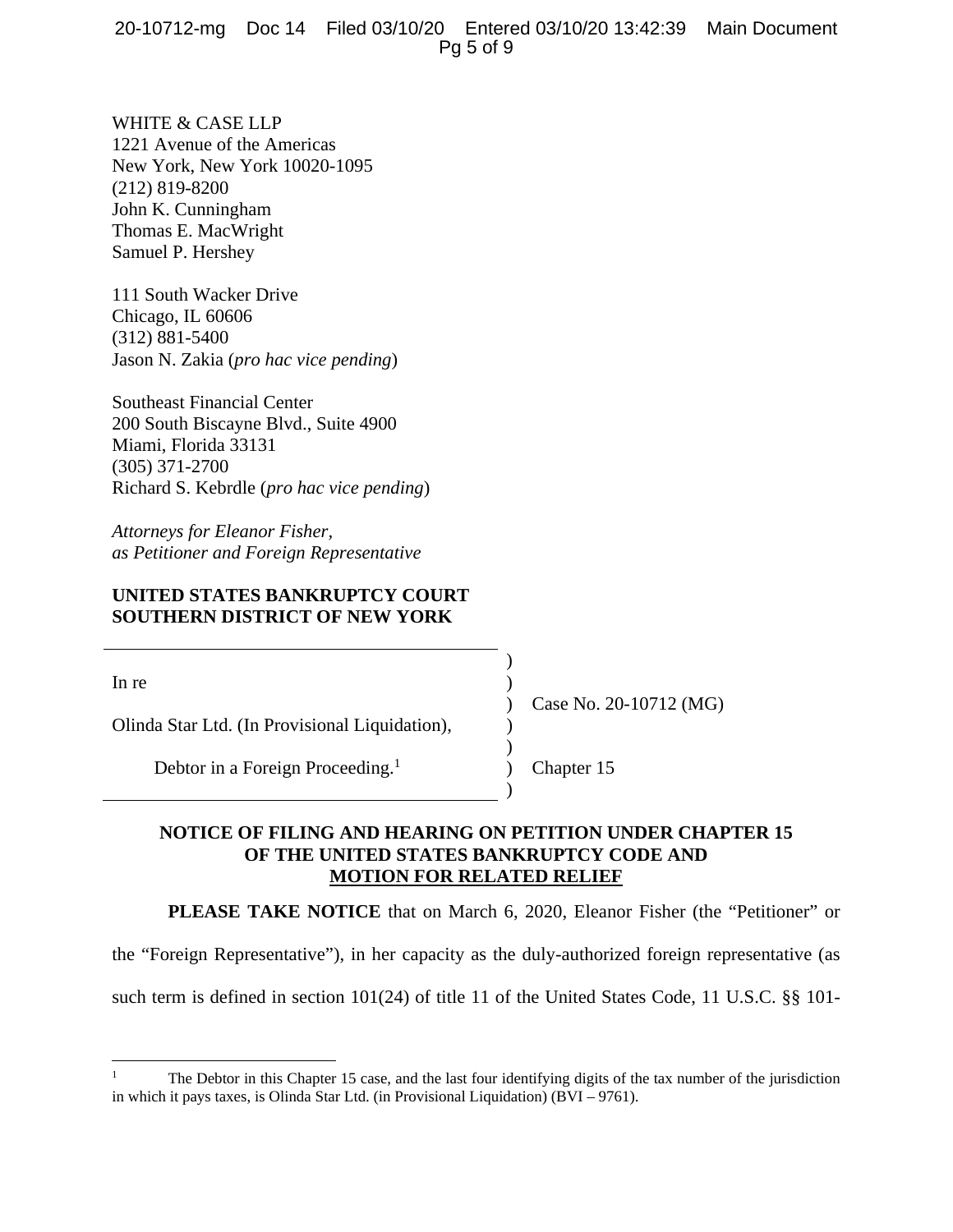### 20-10712-mg Doc 14 Filed 03/10/20 Entered 03/10/20 13:42:39 Main Document Pg 6 of 9

1532 (the "Bankruptcy Code") of the BVI Proceeding (as defined below) of Olinda Star Ltd. ("Olinda" or the "Debtor"), commenced the above-captioned case under chapter 15 of the Bankruptcy Code with the United States Bankruptcy Court for the Southern District of New York (the "Bankruptcy Court")<sup>2</sup> in furtherance of the provisional liquidation proceeding (the "BVI Proceeding") of the Debtor pending before the BVI Commercial Court (the "BVI Court") pursuant to section 170 of the BVI Insolvency Act, 2003 (the "BVI Act") of the laws of the British Virgin Islands (the "BVI").

**PLEASE TAKE FURTHER NOTICE** that, among other things, the Petitioner seeks the entry of an order: (i) granting recognition of the BVI Proceeding pursuant to section 1517 of the Bankruptcy Code as the "foreign main proceeding" (as defined in section 1502(4) of the Bankruptcy Code) of the Debtor, and all relief included therewith as provided in section 1520 of the Bankruptcy Code; (ii) recognizing the Petitioner as the "foreign representative" (as defined in section 101(24) of the Bankruptcy Code) of the BVI Proceeding for the Debtor for purposes of this Chapter 15 Case; and (iii) granting such other and further relief as the Court deems just and proper.

**PLEASE TAKE FURTHER NOTICE** that the Bankruptcy Court has scheduled an evidentiary hearing (the "Recognition Hearing") to consider the relief requested in the Verified Petition for **March 30, 2020 at 2:00 p.m. (New York Time)** in Room 523 of the United States Bankruptcy Court for the Southern District of New York, One Bowling Green, New York, New York.

<sup>2</sup> The Foreign Representative commenced this Chapter 15 Case with respect to the Debtor by filing the *Petitioner's Declaration and Verified Petition for Recognition of the Brazilian RJ BVI Proceeding and Motion for Order Granting Related Relief Pursuant to 11 U.S.C. §§ 105(A), 1507(A), 1515, 1517, and 1520 1521(A), and 1525(A)* (the "Verified Petition") [ECF No. 2] and the form of voluntary petition (the "Form of Voluntary Petition") [ECF No. 1] filed concurrently therewith.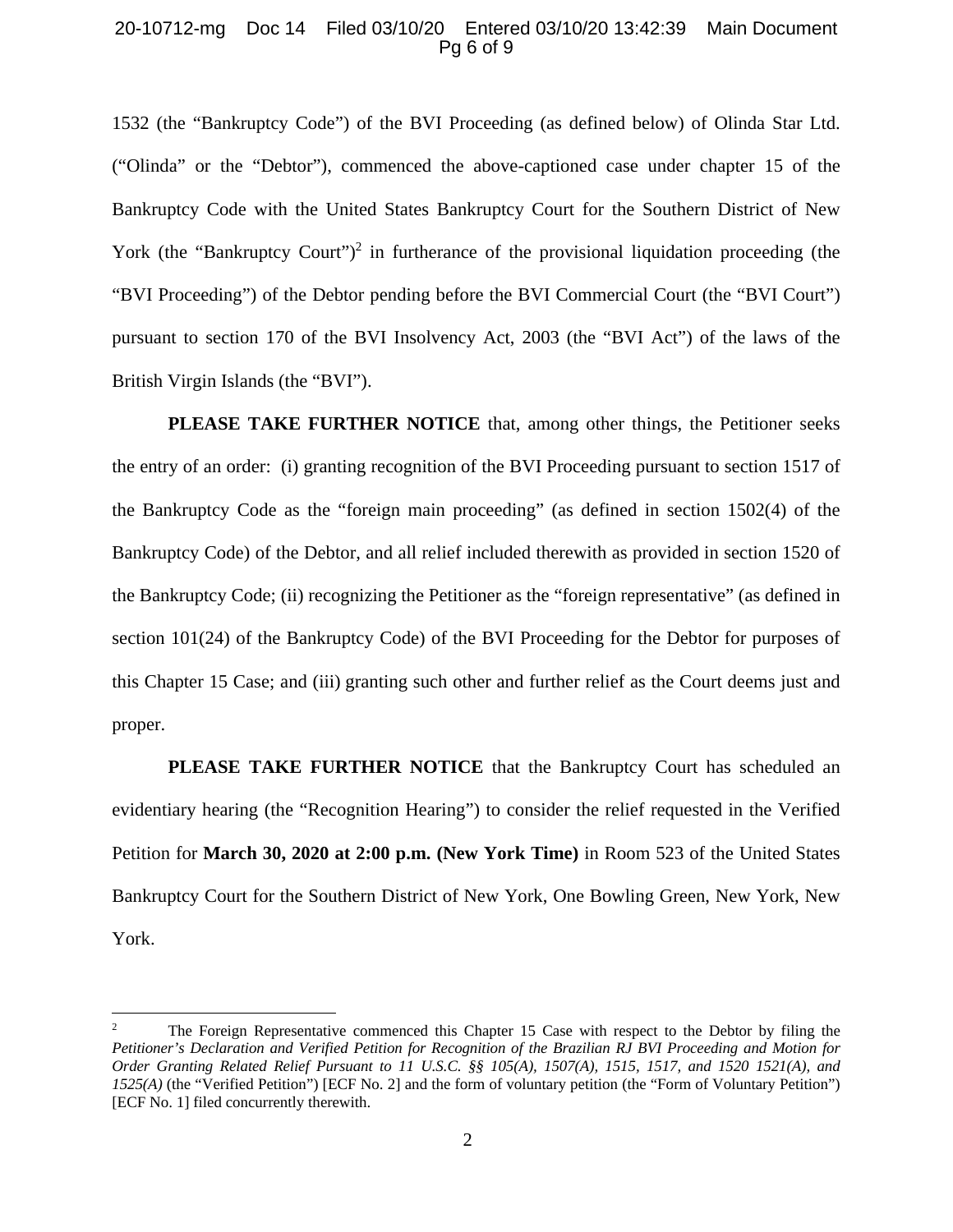## 20-10712-mg Doc 14 Filed 03/10/20 Entered 03/10/20 13:42:39 Main Document Pg 7 of 9

**PLEASE TAKE FURTHER NOTICE** that copies of the Verified Petition and all accompanying documentation are available to parties in interest on the Bankruptcy Court's Electronic Case Filing System, which can be accessed from the Bankruptcy Court's website at http://www.nysb.uscourts.gov (a PACER login and password are required to retrieve a document) or upon written request to the Petitioner's counsel (including by facsimile or e-mail) addressed to:

White & Case LLP or junningham@whitecase.com 1221 Avenue of the Americas tmacwright@whitecase.com New York, New York 10020-1095 Telephone:(212) 819-8200 Facsimile: (212) 354-8113

Attn: John K. Cunningham, Esq. and Thomas E. MacWright, Esq.

**PLEASE TAKE FURTHER NOTICE** that any party in interest wishing to submit a response or objection to the Verified Petition or the relief requested therein must do so in writing and in accordance with the Bankruptcy Code, the Federal Rules of Bankruptcy Procedure, and the Local Rules for the United States Bankruptcy Court for the Southern District of New York, setting forth the basis therefor, which response or objection must be filed electronically with the Court on the Court's electronic case filing system in accordance with and except as provided in General Order M-399 and the Court's Procedures for the Filing, Signing and Verification of Documents by Electronic Means (copies of each of which may be viewed on the Court's website at www.nysb.uscourts.gov) (and otherwise, on a USB drive, preferably in Portable Document Format (PDF) or Microsoft Word, which USB drive shall be sent to the Office of the Clerk of the Court, One Bowling Green, New York, New York 10004-1408). A hard copy of any response or objection shall be sent to the Chambers of the Honorable Martin Glenn, United States Bankruptcy Judge, One Bowling Green, New York, New York 10004-1408 and served upon White & Case LLP (Attn: John K. Cunningham, Esq. and Thomas E. MacWright, Esq.), counsel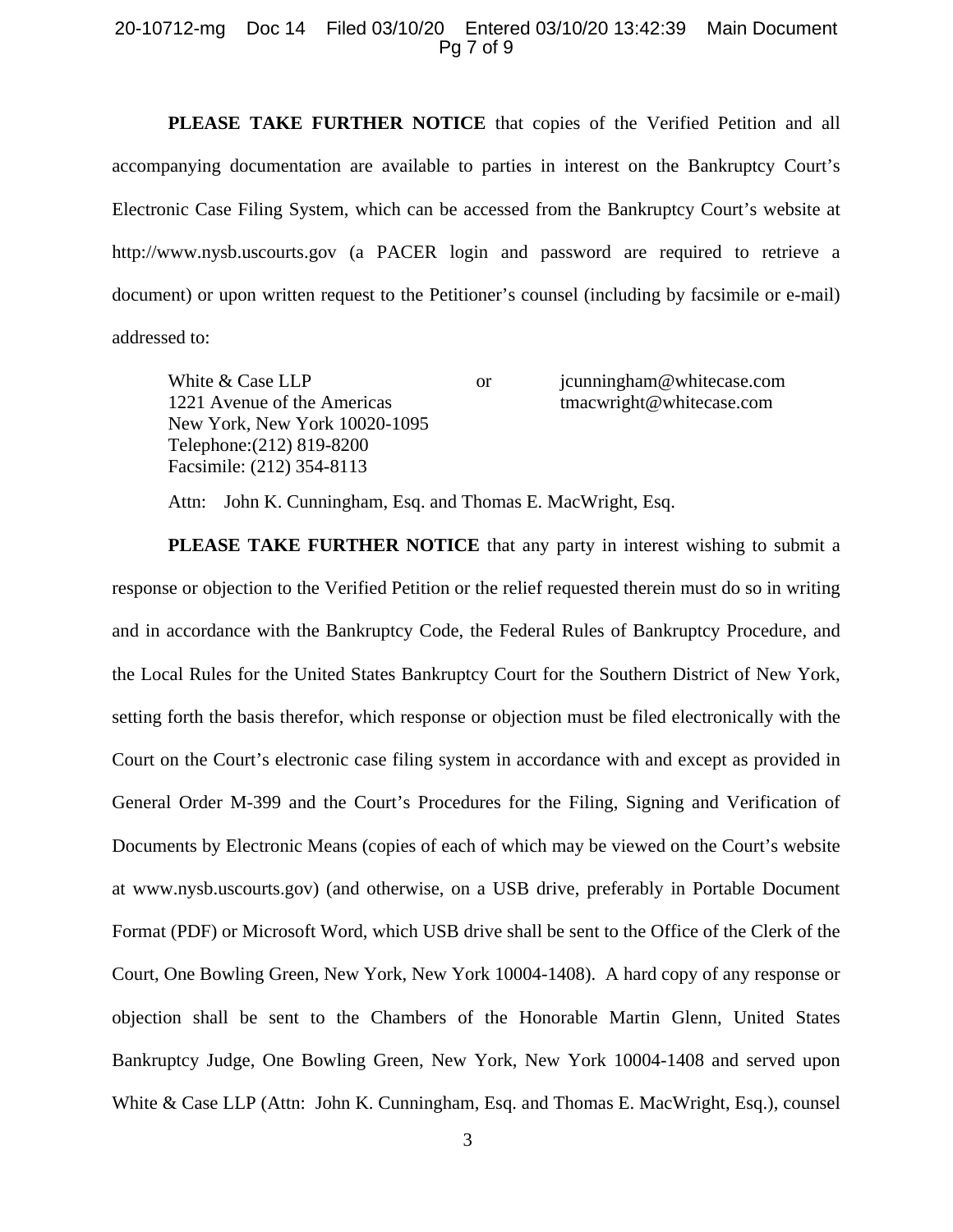## 20-10712-mg Doc 14 Filed 03/10/20 Entered 03/10/20 13:42:39 Main Document Pg 8 of 9

to the Petitioner, so as to be received no later than **March 23, 2020 at 5:00 p.m. (New York Time)**.

**PLEASE TAKE FURTHER NOTICE** that all parties in interest opposed to the Verified Petition or the request for relief contained therein must appear at the Recognition Hearing at the time and place set forth above.

**PLEASE TAKE FURTHER NOTICE** that, at the Recognition Hearing, the Court may order the scheduling of a case management conference to consider the efficient administration of the case.

**PLEASE TAKE FURTHER NOTICE** that if no response or objection is timely filed and served as provided above, the Court may grant the relief requested in the Verified Petition without further notice.

**PLEASE TAKE FURTHER NOTICE** that the Recognition Hearing may be adjourned from time to time without further notice other than an announcement in open court, or a notice of adjournment filed with the Court, of the adjourned date or dates at the hearing or any other further adjourned hearing.

[*Remainder of page intentionally left blank.*]